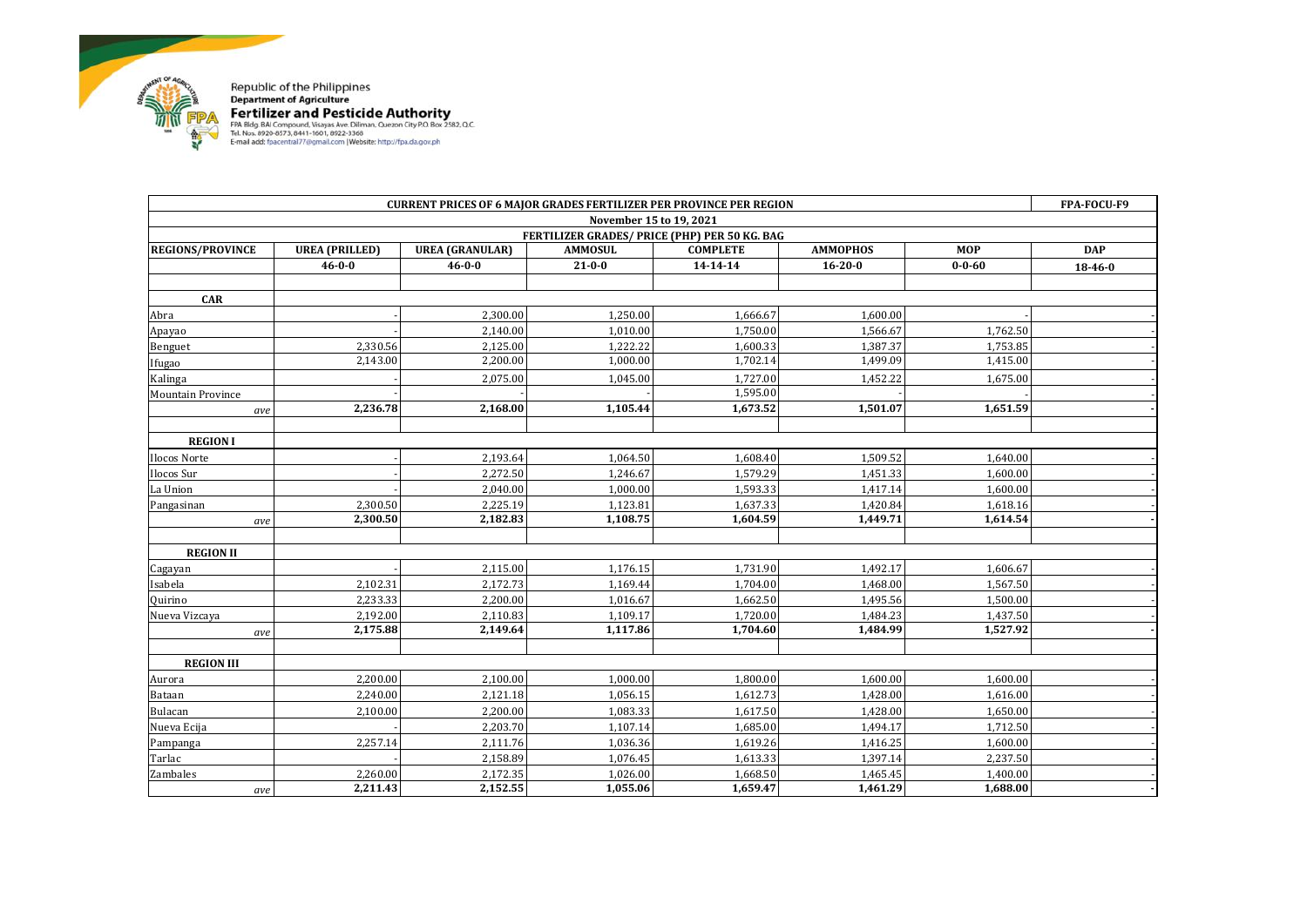| <b>REGION IV</b>         |          |                      |                      |                      |                      |                      |                      |
|--------------------------|----------|----------------------|----------------------|----------------------|----------------------|----------------------|----------------------|
| Cavite                   | 1,981.25 | 1,945.00             | 961.25               | 1,644.44             | 1,412.92             | 1,744.44             | 2,100.00             |
| Laguna                   | 1,781.00 | 1,801.82             | 938.33<br>972.00     | 1,451.15             | 1,398.75             | 1,497.86<br>1,583.33 | 2,225.00             |
| <b>Batangas</b>          | 2,050.00 | 1,876.00             |                      | 1,550.00             | 1,179.17             |                      | 1,300.00             |
| Quezon                   | 2,012.50 | 2,004.17             | 1,075.71             | 1,613.00             | 1,628.57             | 1,820.00             | 1,550.00             |
| Occidental Mindoro       | 2,037.50 | 2,044.74             | 1,107.27             | 1,653.75             | 1,429.89             | 1,602.50             |                      |
| Oriental Mindoro         |          | 2,139.00             | 1,245.00             | 1,600.00             | 1,480.00             | 1,600.00             |                      |
| Marinduque               | 2,100.00 | 2,062.50             | 1,026.00             | 1,625.45             | 1,420.00             | 1,662.50             |                      |
| Romblon                  |          | 2,025.00<br>2,028.00 | 1,016.67<br>1,030.00 | 1,709.17<br>1,587.59 | 1,459.17<br>1,495.83 | 1,461.00<br>1,604.38 | 1,990.00<br>2,036.67 |
| Palawan<br>Rizal         |          |                      |                      |                      |                      |                      |                      |
|                          | 1,993.71 | 1,991.80             | 1,041.36             | 1,603.84             | 1,433.81             | 1,619.56             | 1,866.95             |
| ave                      |          |                      |                      |                      |                      |                      |                      |
| <b>REGION V</b>          |          |                      |                      |                      |                      |                      |                      |
| Albay                    | 1,981.25 | 2,091.67             | 1,075.36             | 1,583.33             | 1,474.62             | 1,435.00             |                      |
| <b>Camarines Norte</b>   | 1,990.00 | 2,125.00             | 1,295.00             | 1,627.69             | 1,529.23             | 1,454.00             |                      |
| Camarines Sur            | 2,047.14 | 2,096.15             | 1,203.00             | 1,614.29             | 1,498.75             | 1,340.45             |                      |
| Catanduanes              | 1,740.00 |                      | 930.00               | 1,541.25             | 1,215.00             | 1,460.00             |                      |
| Masbate                  | 2,150.00 | 1,750.00             | 1,000.00             | 1,657.14             | 1,560.00             | 1,466.67             |                      |
| Sorsogon                 | 1,981.67 | 1,940.00             | 1,153.33             | 1,580.00             | 1,525.71             | 1,382.50             |                      |
| ave                      | 1,981.68 | 2,000.56             | 1,109.45             | 1,600.62             | 1,467.22             | 1,423.10             |                      |
|                          |          |                      |                      |                      |                      |                      |                      |
| <b>REGION VI</b>         |          |                      |                      |                      |                      |                      |                      |
| Iloilo                   |          | 1,996.00             | 911.36               | 1,437.00             | 1,349.00             | 1,507.50             | 2,026.67             |
| <b>Negros Occidental</b> | 2,091.43 |                      | 995.00               | 1,480.77             | 1,424.00             | 1,453.64             | 2,132.73             |
| Antique                  | 1,975.00 | 1,997.08             | 1,207.50             | 1,446.00             | 1,326.00             | 1,516.67             | 2,123.33             |
| Capiz                    |          | 2,008.00             | 987.00               | 1,425.00             | 1,332.00             | 1,517.14             | 1,968.75             |
| Aklan                    |          | 2,037.00             | 977.00               | 1,485.50             | 1,390.50             | 1,522.50             | 2,280.00             |
| Guimaras                 |          | 1,996.00             | 962.00               | 1,499.00             | 1,332.00             | 1,552.22             | 1,900.00             |
| ave                      | 2,033.22 | 2,006.82             | 1,006.64             | 1,462.21             | 1,358.92             | 1,511.61             | 2,071.91             |
|                          |          |                      |                      |                      |                      |                      |                      |
| <b>REGION VII</b>        |          |                      |                      |                      |                      |                      |                      |
| Bohol                    | 2,205.00 |                      | 1,170.00             | 1,530.00             | 1,425.00             | 1,610.00             | 2,280.00             |
| Negros Oriental          | 2,262.00 |                      | 1,245.56             | 1,674.44             | 1,502.22             | 1,810.00             | 2,566.67             |
| Cebu                     | 2,140.00 |                      | 962.50               | 1,476.00             | 1,414.00             | 1,533.33             | 2,250.00             |
| Siquijor                 | 2,280.00 |                      | 1,050.00             | 1,580.00             | 1,550.00             | 1,750.00             | 2,380.00             |
| ave                      | 2,221.75 |                      | 1,107.02             | 1,565.11             | 1,472.81             | 1,675.83             | 2,369.17             |
|                          |          |                      |                      |                      |                      |                      |                      |
| <b>REGION VIII</b>       |          |                      |                      |                      |                      |                      |                      |
| <b>Biliran</b>           | 1,999.17 | 1,966.67             | 1,063.75             | 1,576.88             | 1,277.33             | 1,522.86             | 1,883.33             |
| Eastern Samar            | 2,182.58 | 2,150.00<br>2,098.00 | 1,066.75             | 1,540.00             | 1,440.00             | 1,662.50             |                      |
| Leyte<br>Northern Samar  | 1,983.33 |                      | 1,050.00             | 1,534.55<br>1,647.00 | 1,983.33             | 1,583.33             |                      |
| Western Samar            | 2,116.67 | 1,646.00             | 1,050.00             | 1,650.00             | 1,493.33             | 1,525.00             |                      |
| Southern Leyte           | 2,041.25 | 1,830.00             | 990.00               | 1,515.56             | 1,296.67             | 1,554.29             |                      |
| ave                      | 2,064.60 | 1,938.13             | 1,044.10             | 1,577.33             | 1,498.13             | 1,569.60             | 1,883.33             |
|                          |          |                      |                      |                      |                      |                      |                      |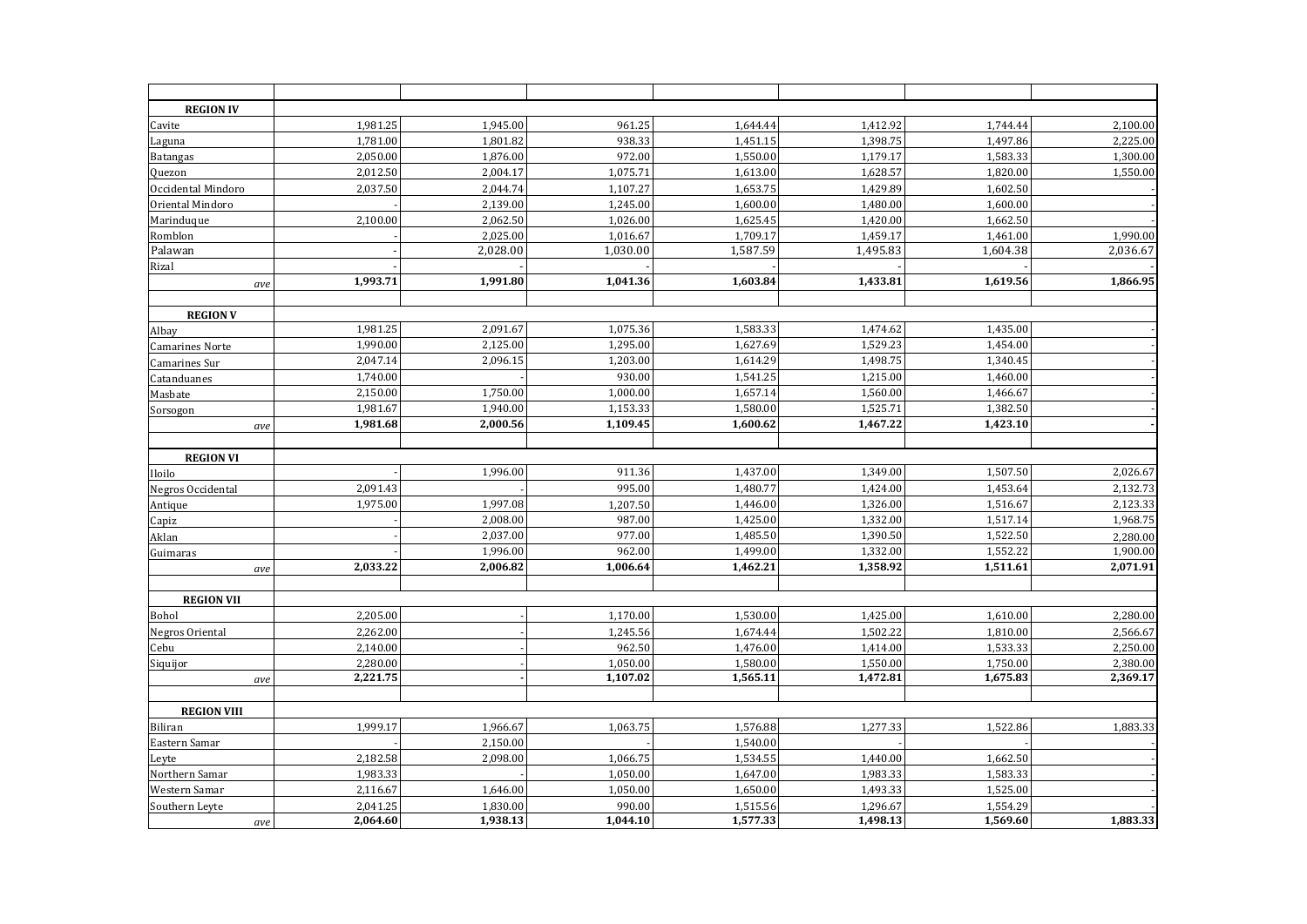| <b>REGION IX</b>    |          |          |          |                       |          |          |          |
|---------------------|----------|----------|----------|-----------------------|----------|----------|----------|
| Zamboanga del Norte | 2,137.14 |          | 1,014.44 | 1,636.67              | 1,345.56 | 1,775.00 | 2,490.00 |
| Zamboanga del Sur   | 2,026.88 |          | 1,041.88 | 1,556.75              | 1,553.13 | 1,597.50 | 2,240.00 |
| Zamboanga Sibugay   | 1,985.00 |          | 940.00   | 1,762.50              | 1,580.00 | 1,505.00 |          |
| ave                 | 2,049.67 |          | 998.77   | 1,651.97              | 1,492.90 | 1,625.83 | 2,365.00 |
| <b>REGION X</b>     |          |          |          |                       |          |          |          |
| Bukidnon            | 2,040.61 |          | 959.29   | 1,451.25              | 1,374.35 | 1.591.25 | 2,114.29 |
| Lanao del Norte     | 2,120.77 |          | 1,103.85 | 1,548.75              | 1,477.50 | 1,674.00 | 2,206.67 |
| Misamis Occidental  | 2,150.00 |          | 1,071.67 | 1,593.00              | 1,505.00 | 1,627.50 | 2,245.00 |
| Misamis Oriental    | 2,088.00 |          | 1,020.00 | 1,470.00              | 1,425.56 | 1,613.89 | 2,135.63 |
| ave                 | 2,099.85 |          | 1,038.70 | 1,515.75              | 1,445.60 | 1,626.66 | 2,175.40 |
| <b>REGION XI</b>    |          |          |          |                       |          |          |          |
| Davao de Oro        | 2,093.40 | 2,150.00 | 989.14   | 1,449.06              | 1,381.83 | 2,208.59 | 2,194.60 |
| Davao del Norte     | 2,132.14 | 2,050.00 | 1,003.57 | 1,416.36              | 1,363.89 | 1,654.17 | 2,350.00 |
| Davao del Sur       | 2,133.95 | 2,700.00 | 1,004.07 | 1,498.72              | 1,338.69 | 1,709.94 | 2,206.80 |
| Davao Occidental    |          |          | 1,040.00 | 1,350.00              | 1,200.00 | 1,470.00 |          |
| Davao Oriental      | 2,136.67 | 1,800.00 | 1,036.00 | 1,504.50              | 1,381.43 | 1,705.56 | 2,082.50 |
| ave                 | 2,124.04 | 2,175.00 | 1,014.56 | 1,443.73              | 1,333.17 | 1,749.65 | 2,208.48 |
|                     |          |          |          |                       |          |          |          |
| <b>REGION XII</b>   |          |          |          |                       |          |          |          |
| North Cotabato      | 2,076.00 | 2,049.00 | 963.00   | 1,414.00              | 1,333.00 | 1,597.00 | 2,208.00 |
| Sarangani           | 2,014.00 | 2,035.00 | 1,001.00 | 1,423.00              | 1,351.00 | 1,638.00 | 2,221.00 |
| South Cotabato      | 2,029.00 | 2,069.00 | 967.00   | 1,414.00              | 1,339.00 | 1,542.00 | 2,120.00 |
| Sultan Kudarat      | 2,145.00 | 2,138.00 | 1,060.00 | 1,424.00              | 1,351.00 | 1,585.00 | 2,425.00 |
| ave                 | 2,066.00 | 2,072.75 | 997.75   | 1,418.75              | 1,343.50 | 1,590.50 | 2,243.50 |
| <b>CARAGA</b>       |          |          |          |                       |          |          |          |
| Agusan del Norte    | 1,645.00 |          | 920.00   | 1,450.00              | 1,397.50 | 1,648.00 | 2,007.50 |
| Agusan del Sur      |          | 2,004.17 | 955.71   | 1,425.83              | 1,371.67 | 1,626.67 | 2,190.00 |
| Surigao del Norte   |          | 2,141.75 | 1,083.75 | 1,505.00              | 1,423.33 | 1,743.33 |          |
| Surigao del Sur     | 2,006.25 | 2,187.50 | 953.08   | 1,477.78              | 1,383.33 | 1,655.71 | 2,700.00 |
| ave                 | 1,825.63 | 2,111.14 | 978.14   | $\overline{1,}464.65$ | 1,393.96 | 1,668.43 | 2,299.17 |
|                     |          |          |          |                       |          |          |          |
| <b>BARMM</b>        |          |          |          |                       |          |          |          |
| Basilan             |          |          |          |                       |          |          |          |
| ave                 |          |          |          |                       |          |          |          |
|                     |          |          |          |                       |          |          |          |